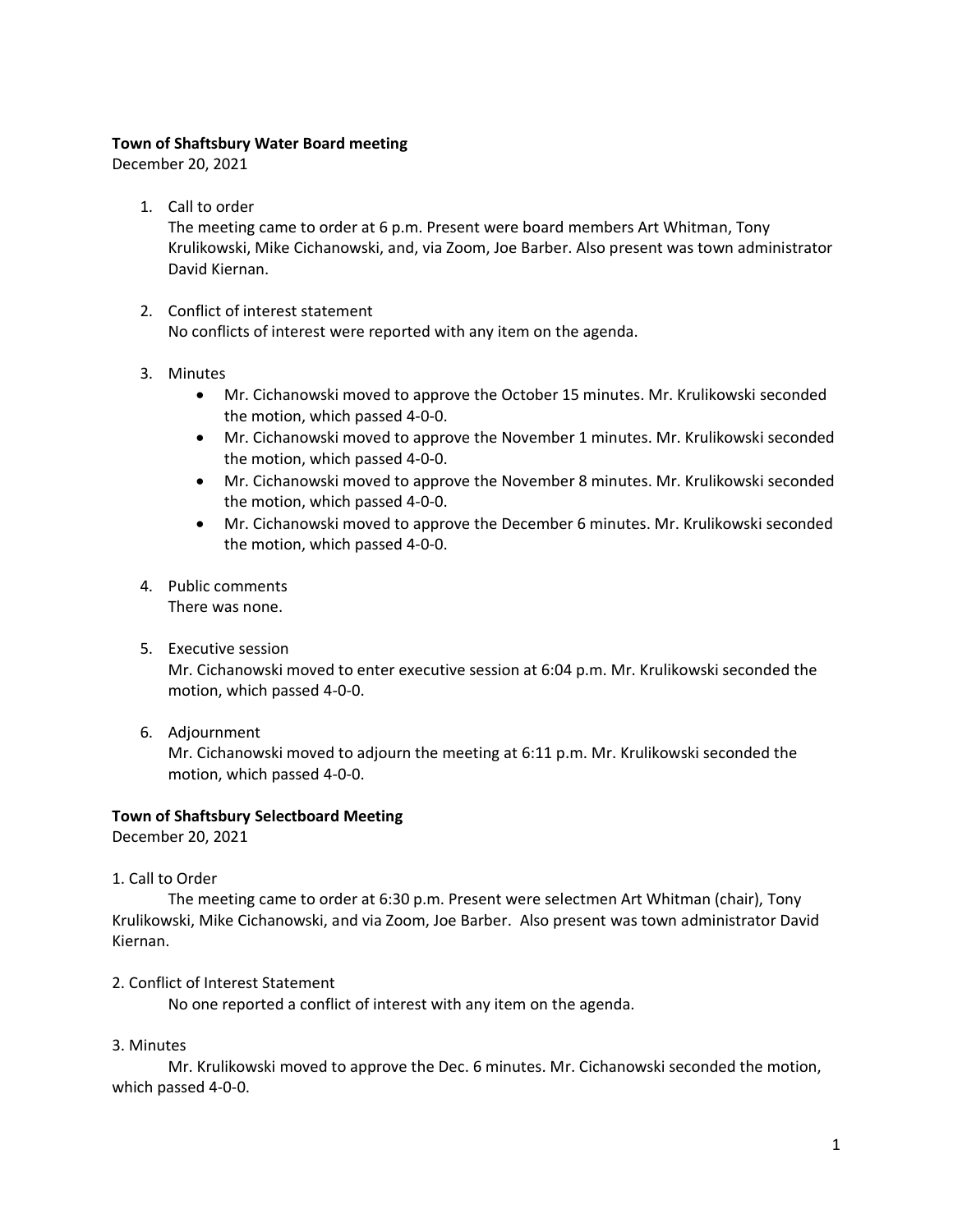### 4. Warrants

- Payroll warrant, \$32,246.62. Mr. Krulikowski moved to approve the warrant. Mr. Cichanowski seconded the motion, which passed 4-0-0.
- Check warrant 20, \$82,653.41. Mr. Krulikowski moved to approve the warrant. Mr. Cichanowski seconded the motion, which passed 4-0-0.
- Check warrant 21, \$87,410, for community appropriations approved at March 2021 Town Meeting. Mr. Krulikowski moved to approve the warrant. Mr. Cichanowski seconded the motion, which passed 4-0-0.
- Check warrant 17A, \$1736.76, for overpayment of property taxes. Mr. Krulikowski moved to approve the warrant. Mr. Cichanowski seconded the motion, which passed 4-0-0.
- Payroll #12, adjusted, \$316.74 (a credit for a check paid incorrectly). Mr. Krulikowski moved to approve the warrant. Mr. Cichanowski seconded the motion, which passed 4-0-0.

# 5. Announcements

Mr. Whitman had asked Representative Dave Durfee to speak to the legislature's plans re inperson Town Meetings. Mr. Durfee said the legislature would have to pass a law to permit municipalities to hold Town Meeting via Australian ballot and/or to postpone the meeting. He said it might take about two weeks for the legislature to act and the Governor to sign. Should the legislature so act, Shaftsbury could direct the State to act as above, and to mail out a ballot to everyone. Mr. Whitman asked for public input. The school has offered its facilities for Town Meeting, or the town could meet in the Town Garage. He noted that any decision would have to be made in time to have the ballot sent to the printer by the last week of January. Mr. Durfee noted that last year the Town held an informational meeting on Town Meeting evening via Zoom (but no voting would be allowed).

### 6. Public Comments

There were none.

# 7. Treasurers report

Ms. Dexter reported that a lot of income had come in from cemeteries, and about \$30,000 in delinquent taxes. Delinquent taxes receipts are about average for this time of year. The town clerk's office took in more than \$8000, mostly in recording fees. About half of those fees went to the document "restoration" account.

As for the reserve funds, a large amount of water payments came through.

Ms. Dexter noted that the final report from the professional auditors has been received and shared with the Select Board.

# 9. Community Appropriations

Mr. Whitman reported that organizations requesting an increase in their appropriations or making a first-time request were asked to present their cases.

Ms. XXX, a retired teacher from the area, secured the necessary petition signatures to add the Bennington Senior Center to the appropriations list. She said the Center offers activities every week day, and larger events. Center customers keep track of fellow customers should they be absent, or have problems. She said she is concerned that the Center might begin to charge non-Benningtonians for memberships, and thought that a contribution of \$750 from Shaftsbury might help forestall that possibility.

Nicole Campbell of Shires Kids presented a request for an increase from \$500 to \$750. She explained the book program, which sends enrolled children a book monthly until their fifth birthday, free. The cost to Shires Kids is \$25-\$26/year per child. Shaftsbury enrollment went from 40 to 55 in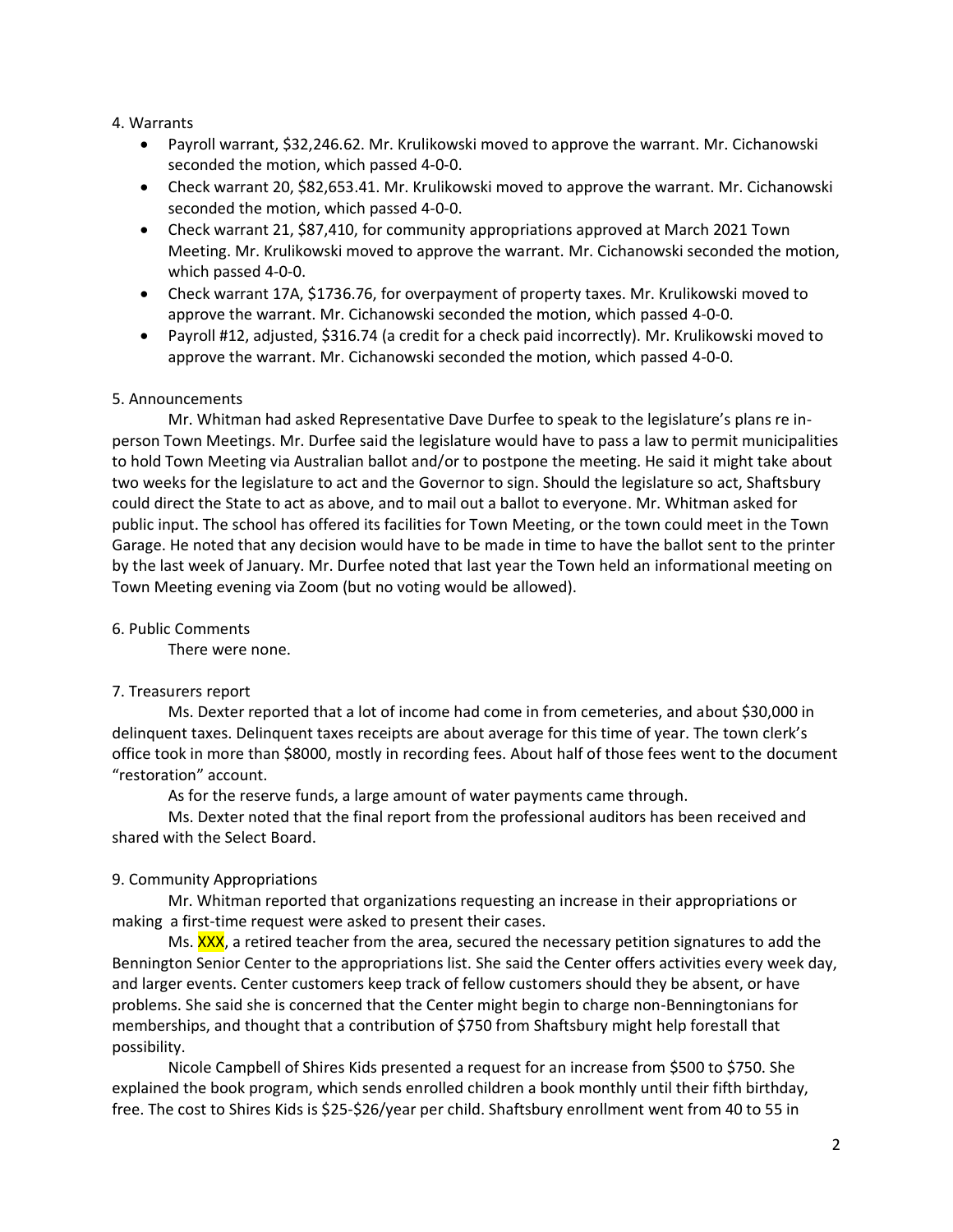2021, hence their request for a larger contribution. She said the latest census data reports that 171 children under five live in Shaftsbury. The goal of the program is to increase literacy and the love of reading in young children. If every Shaftsbury child under five enrolled the cost to Shires Kids would be more than \$4000. She described how kids are enrolled by outreach on the part of pediatric care givers and others.

Chloe Viner Collins presented a request on the part of the Bennington County Coalition for the Homeless for an increase from \$1000 to \$5000. She gave an overview of the shelters they manage and the services they offer. Their two shelters are full at present. Drop in services are available. Additionally, one hundred sixty six homeless people are now housed in motels in the area. Their shelters are the only ones in the county. The state's motel voucher program will end this spring. Bennington contributes about \$32,000 annually. Most towns contribute \$1000-\$3000.

Mr. Whitman said the policy regarding community appropriations is unclear. This will be a project for the next year.

Mr. Kiernan said community appropriations would total nearly 2.25 cents/\$100,000 on each tax bill, if every request were approved. Mr. Kiernan said the VLCT recommendation is that any increase be accompanied by a petition, and that each organization submit an appropriation petition every three years.

Mr. Krulikowski moved to approve all community appropriations presented for FY 23. Mr. Cichanowski seconded the motion. Mr. Cichanowski recommended approving the requests and tightening up the policy regarding appropriations in the meantime. Jenny Rozycki of the McCollough Library said their request for an increase was intended to put them in the black, when they'd been dipping into their endowment principal for years. Mr. Whitman noted that voting "yes" does not afford citizens with the sort of tax deduction they might get if they gave a donation. The motion passed 4-0-0.

### 11. Budget

Joe Vadakin from the Fire Department presented their request. He said the budget is generally overall the same as last year. He asked that the Select Board add to the budget an ATV with a trailer, to help manage challenging terrain in town and in Glastenbury. The line item would stay the same. The cost would be \$15-\$16,000. Mr. Vadakin doesn't want to raise taxes for it. He would like to purchase it in mid-FY 23. It is something the department has wanted for years but always put on the back burner. The board agreed that the decision should be the Fire Deparment's. Mr. Vadakin said they'd welcomed two new volunteers recently.

Mr. Kiernan summarized the budget and its attempt to retain town employees, to streamline the listers office, to rebuild the website (taking advantage of the skills of the current cemetery superintendent), and to eliminate the veterans memorial contribution (the balance is healthy), among other items. The tax bill would total \$22/\$100,000 valuation. He asked that t because he is unable to present the budget to the public (for technical reasons) this evening, the vote should be postponed to January 17 when he will next be present.

### 11. DPW Report

Shaftsbury Hollow culvert bid. (The culvert is collapsing.) Mr. Kiernan reported that Mr. Yannotti reviewed the bid opened on December 6 and recommendsaccepting the bid by Weaver Excavating. Mr. Krulikowski moved to award the contract to Weaver Excavating. Mr. Cichanowski seconded the motion, which passed 4-0-0. The Town's share of the cost would be 20%.

#### 14. Cemetery contract

Mr. Kiernan reported that the cemetery maintenance and mowing bid by Sycamore Landscaping was approved by the cemetery committee at their last meeting. Mr. Krulikowski moved to award the